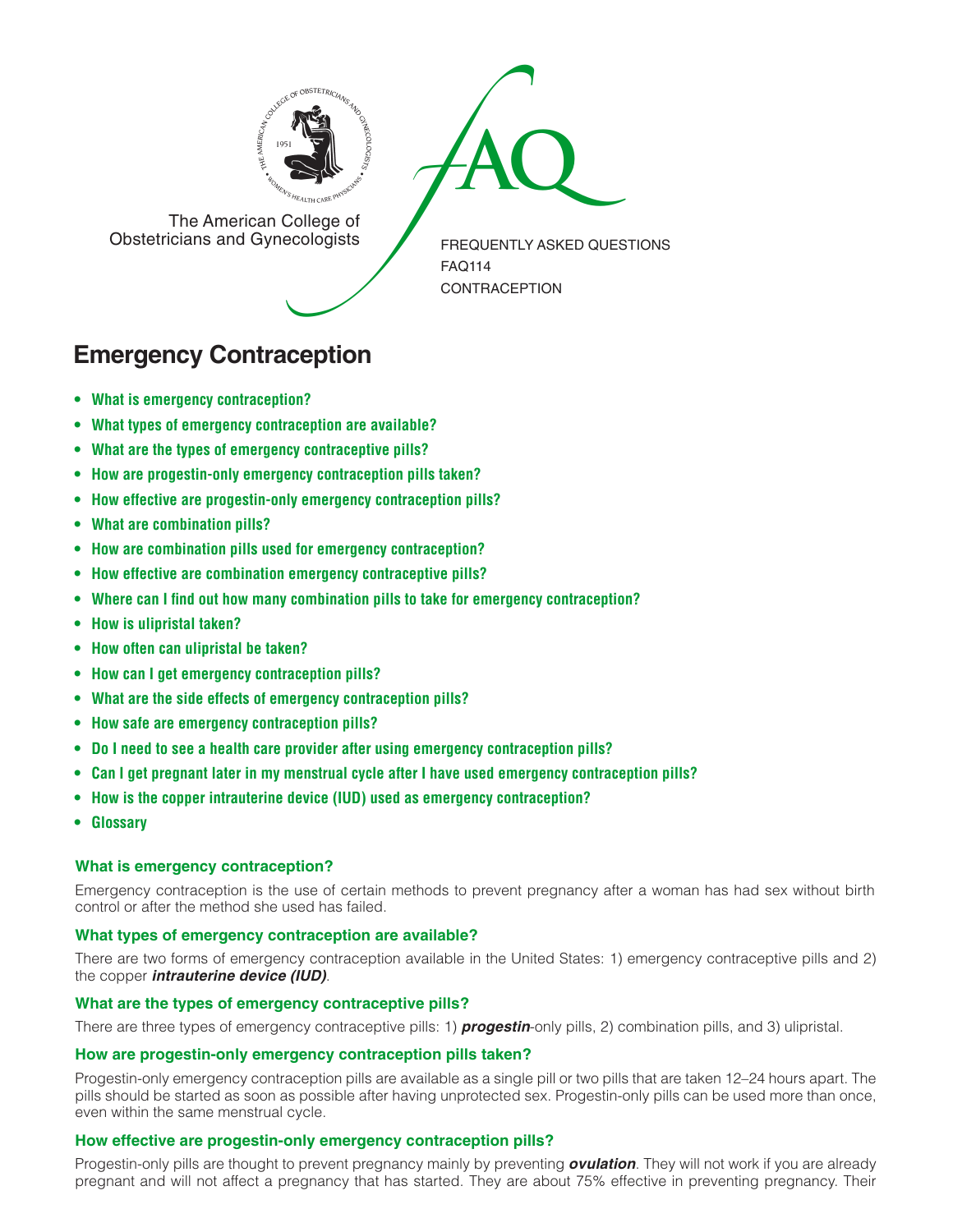effectiveness decreases with time. They are most effective when taken within 72 hours (3 days) of unprotected sex. They are moderately effective when taken within 120 hours (5 days).

# <span id="page-1-0"></span>**What are combination pills?**

Birth control pills that contain *estrogen* and progestin are called combination pills.

## <span id="page-1-1"></span>**How are combination pills used for emergency contraception?**

Taken in higher-than-usual amounts, combination birth control pills can be used for emergency contraception. They are taken in two doses. The number of pills needed for emergency contraception is different for each brand of pill. Combination emergency contraceptive pills need to be taken as soon as possible up to 120 hours, or 5 days, after unprotected intercourse. They are thought to work by preventing ovulation.

## <span id="page-1-2"></span>**How effective are combination emergency contraceptive pills?**

Combination emergency contraceptive pills are not as effective in preventing pregnancy as progestin-only pills. For this reason and because of the higher risk of nausea and vomiting, progestin-only methods are preferred over combination emergency contraceptive pills.

#### <span id="page-1-3"></span>**Where can I find out how many combination pills to take for emergency contraception?**

A health care provider or pharmacist can tell you how many pills you should take for the type of birth control pills that you have. This information also is available at the web site http://www.not-2-late.com.

#### <span id="page-1-4"></span>**How is ulipristal taken?**

Ulipristal can be taken up to 120 hours (5 days) after unprotected intercourse with no decrease in effectiveness. Ulipristal is available by prescription only. Research suggests that it may prevent more pregnancies than progestin-only pills when taken as directed.

#### <span id="page-1-5"></span>**How often can ulipristal be taken?**

Because the effects of repeated use of ulipristal are not yet known, it should be taken only once during a menstrual cycle. It also may decrease the effectiveness of hormonal birth control methods. For this reason, a nonhormonal method, such as a condom, should be used after taking ulipristal until your next menstrual period starts.

#### <span id="page-1-6"></span>**How can I get emergency contraception pills?**

Ulipristal and combination birth control pills are available only by prescription. Both types of progestin-only pills can be bought at a pharmacy without a prescription if you are 17 years or older and by prescription if you are younger than 17 years. You can go to http://eclocator.not-2-late.com or call the Emergency Contraception Hotline (888-NOT-2-LATE) to find a health care provider who can provide a prescription. Also, many health care providers will give an advance prescription for emergency contraception.

#### <span id="page-1-7"></span>**What are the side effects of emergency contraception pills?**

Nausea and vomiting may occur after taking the progestin-only and combination pills. Your next menstrual period may not occur at the expected time. You may have bleeding or spotting in the week or month after the treatment. Other possible side effects include the following:

- Abdominal pain and cramps
- Breast tenderness
- Headache
- Dizziness
- Fatigue

These side effects usually go away within a few days.

Possible ulipristal side effects include headache, nausea, and abdominal pain. Your menstrual period may occur earlier or later than expected. Spotting may occur.

#### <span id="page-1-8"></span>**How safe are emergency contraception pills?**

The progestin-only pills and the combination birth control pills are safe even for women who normally are cautioned against using hormonal birth control methods. Emergency contraception is used for a much shorter period of time than regular use of a hormonal birth control method. However, these pills should not be used as long-term birth control because frequent use of emergency contraception results in more side effects.

#### <span id="page-1-9"></span>**Do I need to see a health care provider after using emergency contraception pills?**

No other tests or procedures are needed after taking emergency contraception. However, you should see your health care provider for a pregnancy test if you have not had a period within a week of when you expect it. Progestin-only pills and combination pills do not harm a pregnancy or the health of the baby if you are already pregnant. Currently, there is little information about whether ulipristal can harm a pregnancy if you are already pregnant.